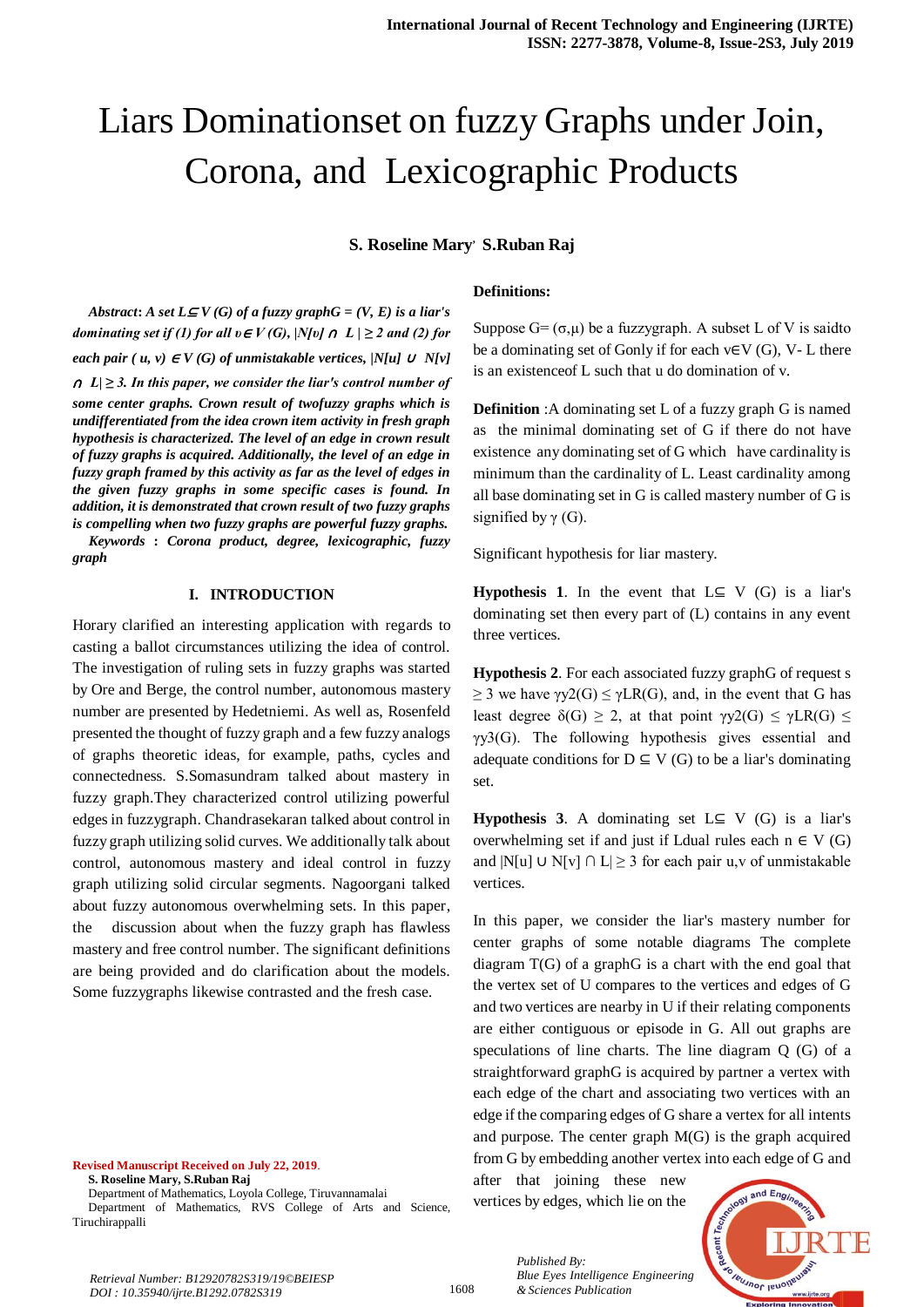adjoining edges of G. Specifically, we consider the center graphs in light of the fact that these graphs are between all out graphs and line diagrams. In actuality, issues, each edge compares cost [1,2]



**1. Liar's domination in the corona of fuzzy graphs**

Liar Domination in the Corona of fuzzy Graphs is defined as follows. The crown of two fuzzy graphs A and B, meant by A ◦ B, is the fuzzy graph gotten from A by taking a duplicate Hv of Band framing the join hmi +  $Hv = m + Hv$ 

**Hypothesis:** Let A be a nontrivial associated fuzzy graph and B be any diagram. At that point V  $(A) = Int(A \circ B)$ . Verification. Guarantee 1. Int  $(A \circ B) \subset V(A)$  Let n ∈Int  $(A \circ$ B). Assume  $n \in V(A)$ . At that point  $n \in V(A \circ B) \setminus V(A)$ . At that point n  $\in$  V (Hv) for some m  $\in$  V (A). Since m  $\in$  NA∘B (n) and mz∈ E (A ∘ B) for each  $z \in NA$ ∘B (n) \ {m}, n isn't an inside vertex of  $A \circ B$ . It pursues that  $n \in V(A)$ .

**Proof** : V (A)  $\subset$ Int(A ∘ B) Let m  $\in$  V (An) and e  $\in$  NA∘B(m). Assume  $u \in V(A)$ . At that point there exists  $s \in V(Hv)$  with the end goal that  $dA \circ B(z, e) = 2$ . In the event that  $e \in V(An)$ , at that point  $e \in V(Hv)$ . Since A is non-paltry and associated, there exists  $j \in V(A) \cap NA$  (m). Along these lines,  $dA \circ B(e,$ j) = 2. Subsequently, m  $\in$ Int(A ∘ B). Along these lines V (A)  $=$  Int(A  $\circ$  B).[2,6]



**2. Liar's domination in the join of fuzzy graphs**

**Theorem**: The join A+B of two fuzzy graphs A and B is the fuzzy graph with vertex set V,  $(A+B) = V(A) \cup V(B)$  and edge set  $E(A + B) = E(A) \cup E(B) \cup \{xy: x \in V(A), y \in V$  $(B)$ .

Let A and B be associated fuzzy graphs. On the off chance that  $\gamma$ Id (A) = 1 and  $\gamma$ Id (B) = 1, at that point A + B has no inside dominating set.

**Proof:** Let M1 =  $\{y\}$  and M2 =  $\{x\}$  be the  $\gamma$ Id-sets of A and B, separately. Assume A+B has an inside ruling set D and D

 $\subset$  V (A). Let m $\in$  D. Since x  $\in$  NA+B (m), there exists n  $\in$ NA+B (m) with the end goal that  $dA+B(x, n) = 2$ . On the off chance that  $n \in V$  (B), at that point  $n \in NB(x)$  which is a logical inconsistency since M2 is a ruling arrangement of B. Then again, in the event that  $v \in V$  (An), at that point  $v/E$  $NA+B(x)$  which is again a logical inconsistency to the meaning of A + B. Thus, if  $D \subset V$  (B) or  $D = DA \cup DB$ , where  $DA \subseteq V (An)$  and  $DB \subseteq V (B)$ , at that point we achieve an inconsistency. Accordingly, A+B do not possess an inside dominating set.

## **Converse of the theorem:**

The opposite of Theorem isn't valid. To see this, consider the fuzzy graphs A and  $A + B$  in underneath figure. Let  $B = J2$ . At that point it very well may be checked that the inside dominating arrangement of A+B does not exists. Besides, Int  $(A) = \emptyset$  and Int  $(J2) = \emptyset$ 



**Figure: liar domination jointof these two do not exist**

**3. Liar's domination in the lexicographic product of fuzzy graphs**

- In a common realistic hypothetical learning, the different sorts of lexicographic items or huge structure A ∙ B of the two kinds of diagrams An and B is an indistinguishable fuzzy graph for instance :
- the vertex set of  $A \cdot B$  is the main [Cartesian product](https://en.wikipedia.org/wiki/Cartesian_product) by the  $V(A) \times V(B)$ ; and
- Two variant vertices  $(x,y)$  and  $(m,n)$  are normally adjacent in A ∙ B if and only if either x is adjacent to m in A or  $x=$  m and y is also adjacent to y in B.

On the off chance that the edge relations of the two diagrams are organization relations, at that point the edge connection of their lexicographic item is the comparing lexicographic request.

The lexicographic item was first concentrated by Felix Hausdorff. As appeared, the issue of perceiving whether a



1609

*Published By: Blue Eyes Intelligence Engineering & Sciences Publication*